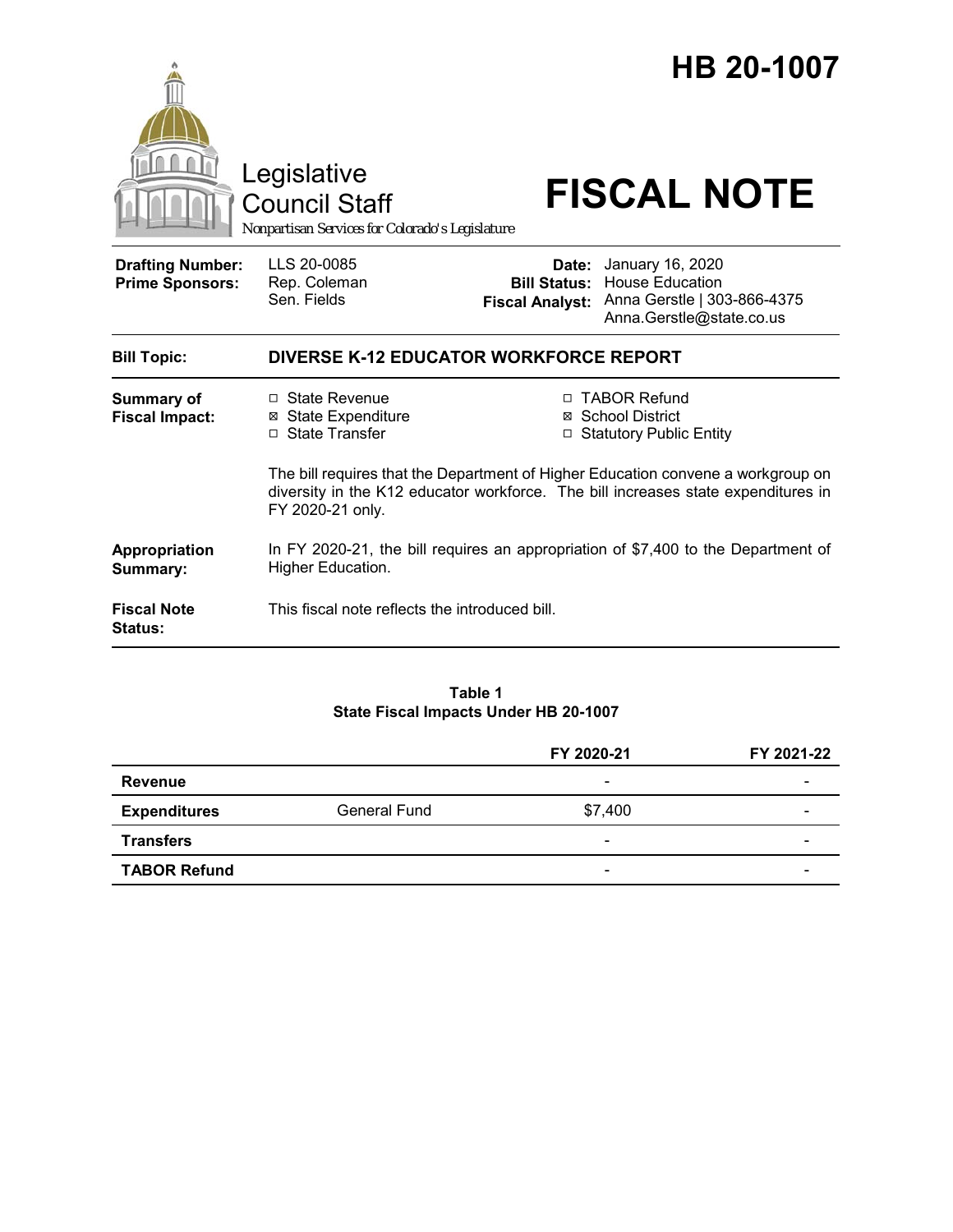January 16, 2020

### **Summary of Legislation**

The bill requires that the Department of Higher Education (DHE), in conjunction with the Colorado Department of Education (CDE), convene a workgroup to investigate barriers to, and make recommendations to improve, the preparation, recruitment, and retention of a diverse educator workforce. Members of the workgroup are selected by DHE and CDE, and the bill specifies the issues that the work group must consider.

By September 30, 2021, DHE and CDE must submit a workgroup report to the Education committees of the legislature that contains the workgroup's findings, the relevance of a previous report prepared for CDE in 2014, strategies for preparing, recruiting, and retaining a diverse workforce, and the group's recommendations for changes to state law or rules. The workgroup may submit interim findings and recommendations for consideration during the 2021 legislative session. The workgroup is repealed on July 1, 2022.

The bill also specifies that DHE must include in the annual report on teacher preparation programs the percentage of graduates who passed professional competency assessments on their first attempt, and, to the extent possible, must disaggregate all data in the report by gender, race, and ethnicity in the report. CDE and DHE must post the report on their teacher preparation programs and teacher licensure websites.

### **State Expenditures**

In FY 2020-21 only, the bill increases state expenditures in DHE by \$7,400 to convene the workgroup and complete the required report. The costs include \$5,000 for a contractor to facilitate the group and complete the report, and \$2,400 for meeting costs. Meeting costs are based on four in-person meetings, at a cost of \$600 per meeting, plus two meetings with remote participation. This analysis assumes that work group members will participate on a voluntary basis and will not be reimbursed for travel expenses.

The bill increases the workload on an ongoing basis for DHE to add additional data to it's annual report, as feasible, and for CDE to participate in the workgroup and post the required report. In addition, the bill increases workload for representatives of teacher preparation programs at institutions of higher education teachers to participate in the workgroup.

## **School District**

The bill requires the participation of public school teachers and principals or school leaders to participate in the working group. For any district that has staff participation in the workgroup, costs for a substitute teacher will increase.

### **Effective Date**

The bill takes effect August 5, 2020, if the General Assembly adjourns on May 6, 2020, as scheduled, and no referendum petition is filed.